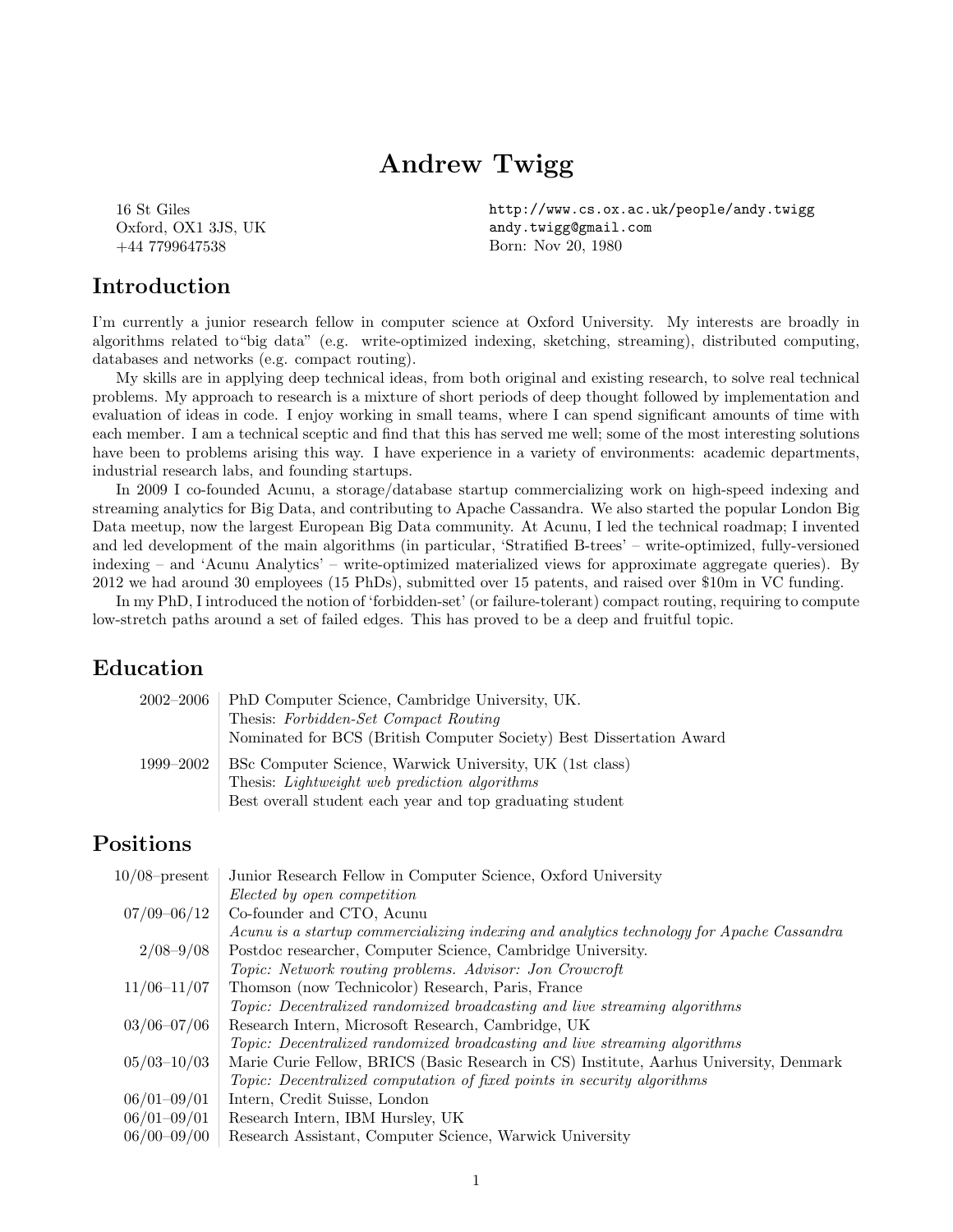# Teaching

| $2008-11$ Oxford University                                                            |
|----------------------------------------------------------------------------------------|
| Randomized Algorithms, Advanced Data Structures and Algorithms                         |
| $2003-06$ Cambridge University                                                         |
| Algorithms and Data Structures, Mathematical Methods in Computer Science, Probability, |
| Complexity Theory                                                                      |

## Selected Publications

2011 | Andy Twigg, Andrew Byde, Grzegorz Miłos, Tim Moreton, John Wilkes, and Tom Wilkie. Stratified B-trees and versioned dictionaries. In Proceedings of the 3rd USENIX conference on Hot topics in storage and file systems, HotStorage'11, pages 10–10, Berkeley, CA, USA, 2011. USENIX Association

Andrew Byde and Andy Twigg. Optimal query/update tradeoffs in versioned dictionaries. CoRR, abs/1103.2566, 2011

- 2010 Bruno Courcelle and Andrew Twigg. Constrained-path labellings on graphs of bounded clique-width. Theory Comput. Syst.,  $47(2):531-567$ ,  $2010$
- 2008 Thomas Bonald, Laurent Massoulié, Fabien Mathieu, Diego Perino, and Andrew Twigg. Epidemic live streaming: optimal performance trade-offs. In Zhen Liu, Vishal Misra, and Prashant J. Shenoy, editors, SIGMETRICS, pages 325–336. ACM, 2008

Andrew Twigg. Worst-case time decremental connectivity and k-edge witness. CoRR, abs/0810.5477, 2008

Bruno Courcelle, Cyril Gavoille, Mamadou Moustapha Kanté, and Andrew Twigg. Connectivity check in 3-connected planar graphs with obstacles. *Electronic Notes in Discrete* Mathematics, 31:151–155, 2008

Laurent Massoulié and Andrew Twigg. Rate-optimal schemes for peer-to-peer live streaming. Perform. Eval., 65(11-12):804–822, 2008

2007 Laurent Massoulié, Andrew Twigg, Christos Gkantsidis, and Pablo Rodriguez. Randomized decentralized broadcasting algorithms. In INFOCOM, pages 1073–1081. IEEE, 2007

Bruno Courcelle, Cyril Gavoulle, Mustapha Kante, and Andrew Twigg. Forbidden-set labelling on graphs. Second Workshop on Locality Preserving Distributed Computing Methods (LOCALITY), co-located with PODC, 2007

Bruno Courcelle and Andrew Twigg. Compact forbidden-set routing. In Wolfgang Thomas and Pascal Weil, editors, STACS, volume 4393 of Lecture Notes in Computer Science, pages 37–48. Springer, 2007

Karl Krukow and Andrew Twigg. The complexity of fixed point models of trust in distributed networks. Theor. Comput. Sci.,  $389(3):528-549$ ,  $2007$ 

- 2006 Andrew D. Twigg. Compact forbidden-set routing. Technical Report UCAM-CL-TR-678, University of Cambridge, Computer Laboratory, December 2006
- 2005 Karl Krukow and Andrew Twigg. Distributed approximation of fixed-points in trust structures. In ICDCS, pages 805–814. IEEE Computer Society, 2005
- 2003 Andrew Twigg and Nathan Dimmock. Attack-resistance of computational trust models. In WETICE, pages 275–280. IEEE Computer Society, 2003

Andrew Twigg. A subjective approach to routing in p2p and ad hoc networks. In Nixon and Terzis [12], pages 225–238

Tim Moreton and Andrew Twigg. Trading in trust, tokens and stamps. In Proceedings of the 2nd Workshop on Economics of Peer-to-Peer Systems, Berkeley, CA, 2003